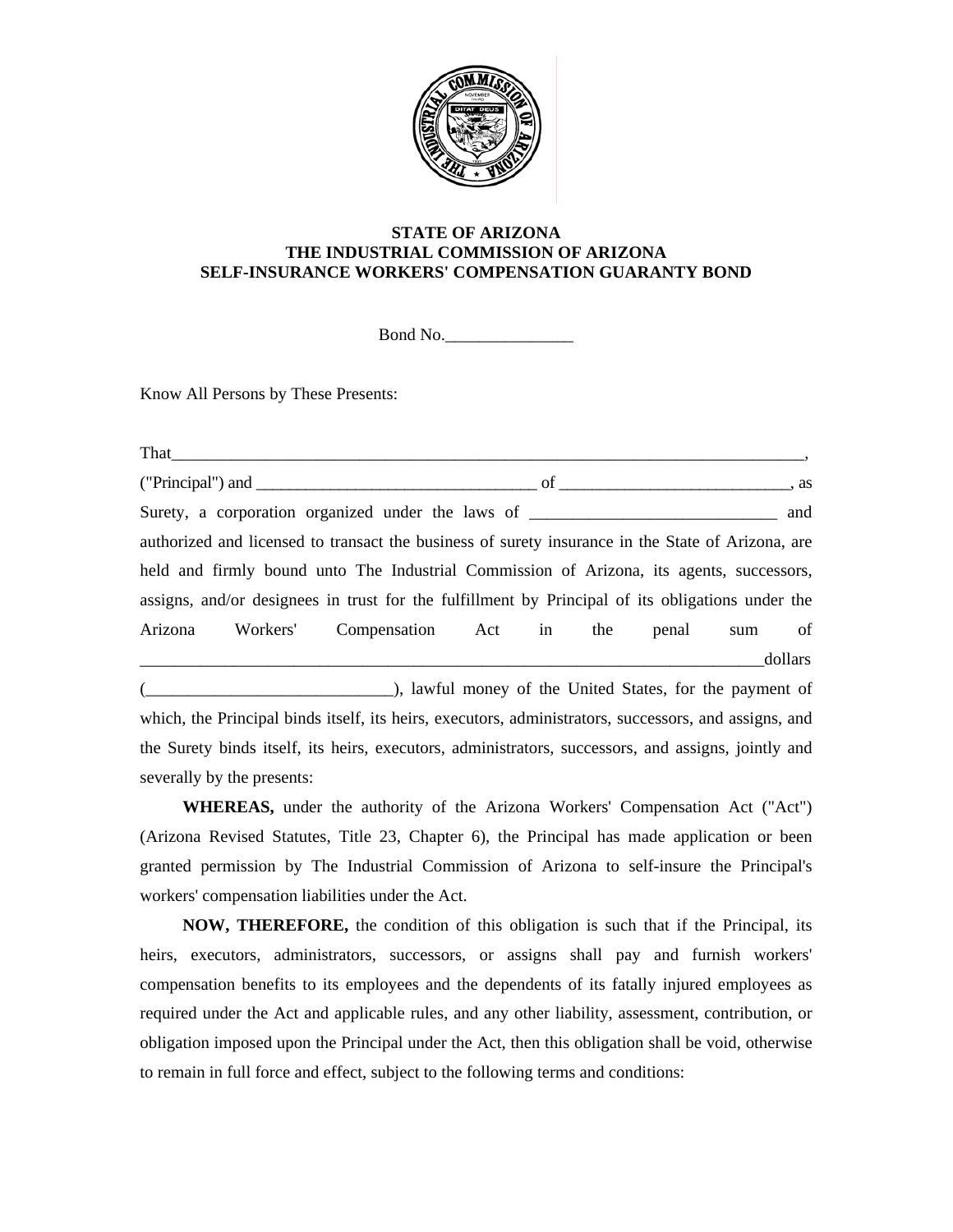Bond No. Page 2

- **1.** To the extent of the penal sum of this Bond, the Surety undertakes and agrees that the obligation of this Bond shall cover and extend to all past, present, future, existing, and potential liabilities of the Principal required or imposed under the Act for industrial injuries, accidents, or diseases having a date of injury that occurred during the effective period of this Bond. The effective period of this Bond is deemed to be from \_\_\_\_\_\_\_\_\_\_\_\_\_\_\_\_\_\_\_\_, the date of the Principal's initial authority to self-insure to the effective date of the termination of authority to self-insure, as determined by the records of the Commission. The Surety's obligation for past, present, future, existing and potential liabilities includes liability for temporary and permanent compensation benefits, medical and hospital benefits, death benefits, and any other liability, assessment, contribution, or obligation required or imposed under the Act, including liability for reopened or rearranged claims.
- **2.** In the event the Principal fails to meet its obligations as described in this Bond, is found by a court of competent jurisdiction to be insolvent, bankrupt, appoints a receiver, or otherwise in any way is unable to meet its liabilities or obligations under the Act, the Surety will become liable for all liabilities of the Principal as set forth in this Bond. The obligation of the Surety shall not be stayed pending any proceedings for liquidation, bankruptcy, rehabilitation, receivership, or insolvency of the Principal. Nor shall the obligation of the Surety be stayed pending receipt or delivery of other securities or bonds posted to secure liabilities of the Principal.
- **3.** The Surety shall discharge its obligation under this Bond by payment as set forth in A.R.S. § 23-966 to the extent of the amount of the penal sum of this Bond, upon demand, and prior to the Surety's demand for the institution of suit or other action or demand, if any, against the Principal. The following information, provided to the Surety by The Industrial Commission of Arizona, its agents, successors, assigns, and/or designees, and in a format designated by the Industrial Commission of Arizona, constitutes a demand under this paragraph:
	- **a.** Amounts paid under A.R.S. § 23-966 (total amount paid and amount paid per claim);
	- **b.** Name, date of birth, and date of injury for each claimant to whom amounts are paid under A.R.S. § 23-966; and
	- **c.** Amounts reserved to pay obligations under A.R.S. § 23-966.

The Surety shall have forty-five (45) days after receipt by certified mail or electronic transmission of any demand by the Industrial Commission of Arizona to pay the amount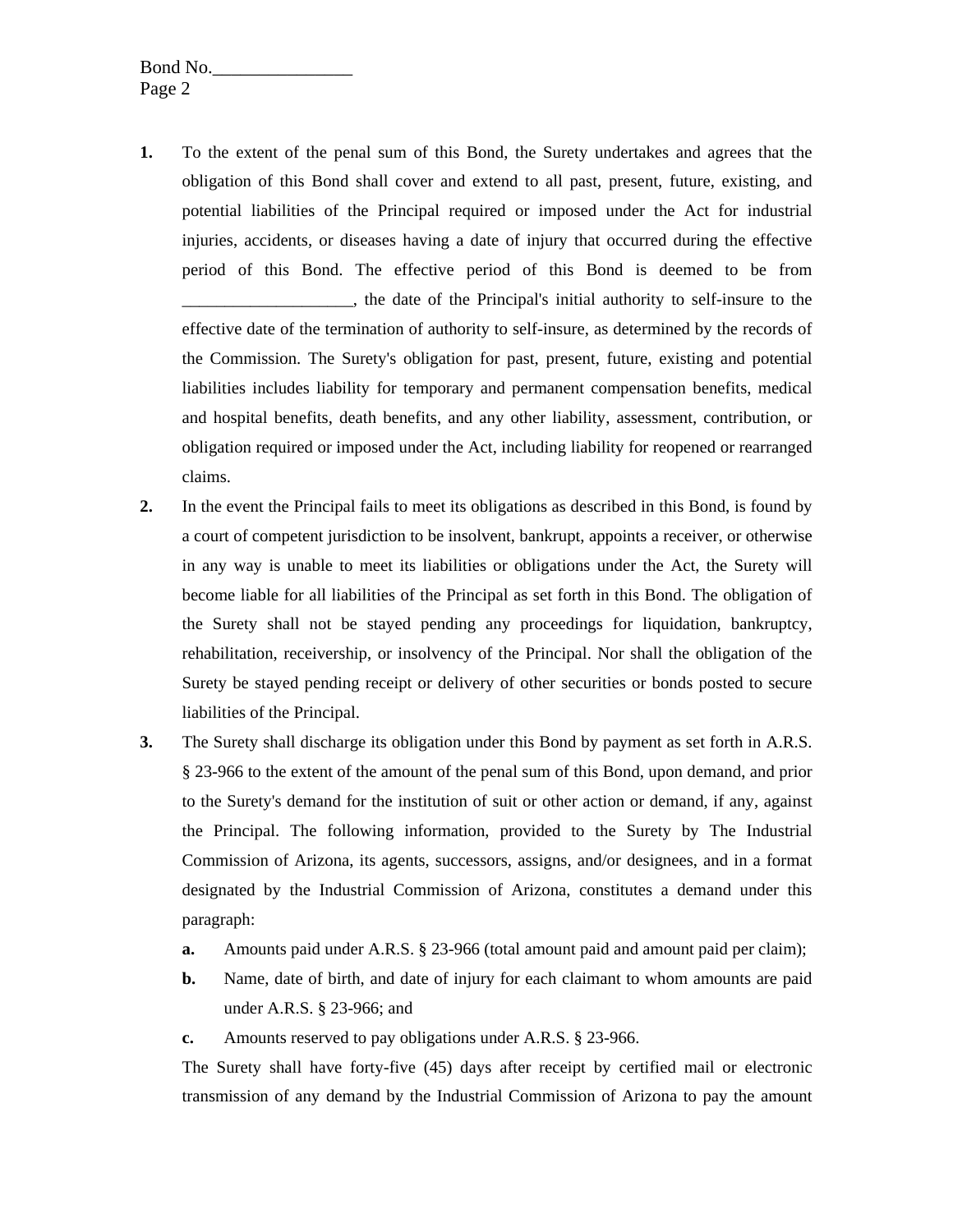thereof without interest charge or accrual on the principal amount of the demand. Thereafter, any demand unpaid shall accrue, from the date of demand until paid, an interest charge at an annual rate of 24%. Such accrued interest shall not be charged against or reduce the penal sum of this Bond. Such interest charge shall be borne as a cost of the Surety in addition to the penal sum. Administrative and legal costs of the Surety, including attorney fees incurred by the Surety in discharging its obligation under this Bond shall not be charged against the penal sum of this Bond. The Surety's request for additional information shall not delay the Surety's obligation to pay under this Bond.

- **4.** With the express written consent of The Industrial Commission of Arizona, or upon demand by the Industrial Commission of Arizona, its agents, successors, assigns, and/or designees, the Surety may discharge its obligation under this Bond by paying to the extent of the amount of the penal sum, the full present value of any and all liabilities or obligations of the Principal described in this Bond. The Surety shall have six (6) months after receipt by certified mail of a demand to pay the full present value without interest charge or accrual on the principal amount of the demand. Thereafter, any demand unpaid shall accrue, from the date of demand until paid, an interest charge at an annual rate of 24%. Such accrued interest shall not be charged against or reduce the penal sum of this Bond. Such interest charge shall be borne as a cost of the Surety in addition to the penal sum. Administrative and legal costs of the Surety, including attorney fees incurred by the Surety in discharging its obligation under this Bond shall not be charged against the penal sum of this Bond. The Industrial Commission of Arizona shall approve the discount table used to calculate the present value under this paragraph.
- **5.** This Bond shall be continuous in form and shall remain in full force and effect until cancelled or released as follows:
	- **a.** This Bond may be cancelled by the Surety as of, and on a date specified by the Surety (effective date of cancellation), upon giving 60 days advance written notice of the effective date of cancellation by certified mail to the Industrial Commission of Arizona and the Principal. Except as provided in paragraph 5(b) of this Bond, cancellation of this Bond shall not terminate the Surety's liability for any and all past, present, future, existing and potential liabilities or obligations of the Principal required under the Act that relate to industrial injuries, accidents, or diseases having a date of injury that occurred during the effective period of this Bond (which is deemed to be from the effective date of the Principal's initial authority to self-insure through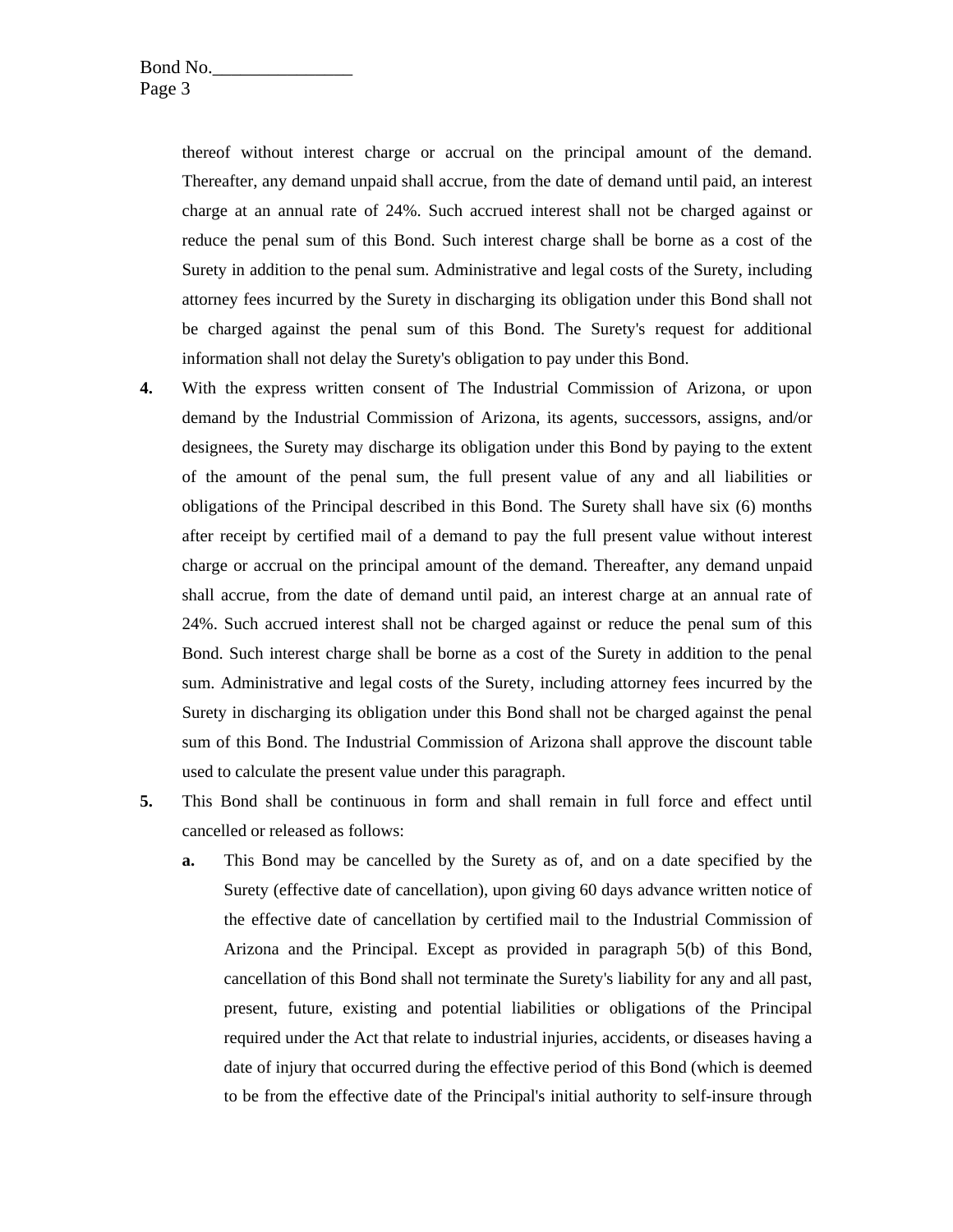the effective date of cancellation). Such continuing liability includes liability for temporary and permanent compensation benefits, medical and hospital benefits, death benefits, and any other liability, assessment, contribution, or obligation required or imposed upon the Principal under the Act with regard to industrial injuries, accidents, or diseases having a date of injury that occurred during the effective period of this Bond, including liability for reopened or rearranged claims.

- **b.** The continuing liability of the Surety is subject to release under this Bond only upon written notice of release from The Industrial Commission of Arizona to the Surety. The date of the release of the Surety shall be the date when the Surety is advised in writing by The Industrial Commission of Arizona that the Surety is released. If a new guaranty bond acceptable to The Industrial Commission of Arizona is accepted from or on behalf of the Principal as a substitute for this Bond, and the Surety providing the substitute guaranty bond ("new Surety") agrees to and assumes all liabilities and obligations of this and any previous bond and the new Surety agrees to be liable for all liabilities or obligations of the Principal without right of contribution from any prior surety, then The Industrial Commission of Arizona shall release this Bond.
- **c.** In no event shall the Surety refuse to honor immediately a claim against its bond solely because of misrepresentations made to the Surety by a previous surety or by the Principal, or both, to induce the Surety to issue its bond.
- **d.** The liability of the Surety under this Bond shall not terminate or be released upon The Industrial Commission of Arizona's acceptance of any new bond or security from, or on behalf, of the Principal which is in addition to this Bond. The Surety under this Bond shall continue to be obligated to the extent of its liability under this Bond prior to resort to any additional bond or security.
- **6.** The undersigned are held and firmly bound for the payment of all costs and necessary expenses, including reasonable attorney's fees incurred in all or any actions or proceedings taken to enforce payment of this Bond, or payments of any award or judgment rendered against the undersigned Surety. The Surety further agrees to waive any statutory limitations regarding the time to bring suit, or other action or proceeding to enforce payment of this Bond.
- **7.** If any part or provision of this Bond is declared unenforceable or invalid by a court of competent jurisdiction, such determination in no way shall affect the validity or enforceability of the other parts or provisions of this Bond.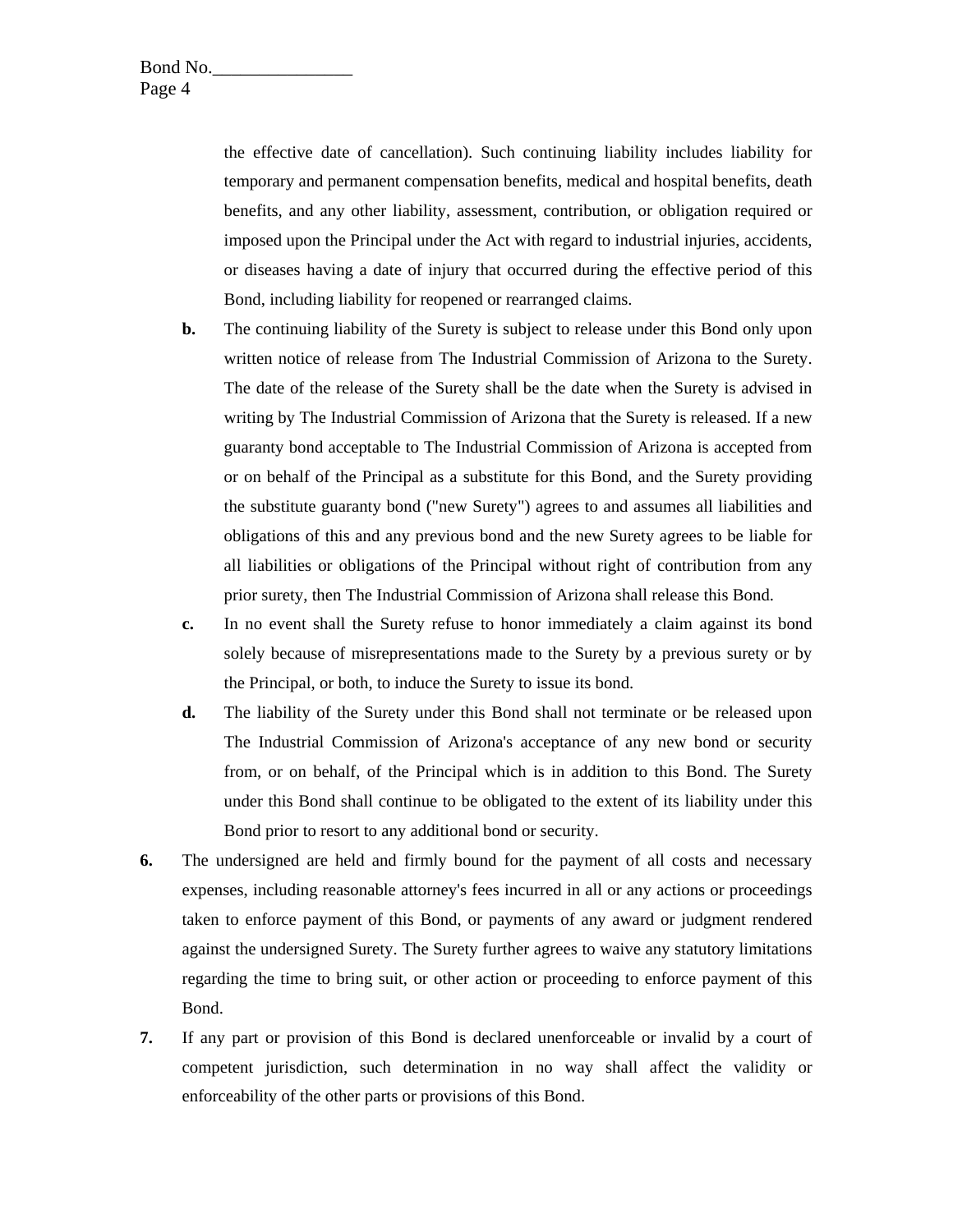- **8.** The Surety expressly recognizes that the intended purpose of this Bond is to insure that the obligations of the Principal are met if the Principal fails to meet its obligations as described in this Bond, is found by a court of competent jurisdiction to be insolvent, appoints a receiver, or is otherwise unable to pay its obligations under the Act. This meaning and intent shall be given to the construction of the terms set out in this Bond.
- **9.** No part or provision of this Bond shall impair the authority of the Industrial Commission of Arizona to require an annual review of the Bond to ensure that the Bond meets applicable requirements.
- **10.** Any additional term, change, or amendment to any term of this Bond, shall require the written approval of the Principal, Surety, and the Industrial Commission of Arizona. The approved change shall be made by endorsement upon or rider to this Bond executed by the Surety and Principal. An increase or decrease of the penal sum of this Bond shall be for the full effective period of the Bond without impairing the obligation of this Bond for the overall coverage of the Principal for all past, present, future, existing, and potential liability of the Principal and without regard to specific injuries, date or dates of injuries, happenings, or events to the extent of the penal sum as increased or decreased.
- **11.** Arizona law shall govern and apply to this Bond and all disputes or actions arising out of this Bond.

**IN WITNESS WHEREOF,** the parties have caused their names to be signed this  $\frac{day \text{ of }$ 

Name and Title of Principal

 $\overline{\phantom{a}}$  ,  $\overline{\phantom{a}}$  ,  $\overline{\phantom{a}}$  ,  $\overline{\phantom{a}}$  ,  $\overline{\phantom{a}}$  ,  $\overline{\phantom{a}}$  ,  $\overline{\phantom{a}}$  ,  $\overline{\phantom{a}}$  ,  $\overline{\phantom{a}}$  ,  $\overline{\phantom{a}}$  ,  $\overline{\phantom{a}}$  ,  $\overline{\phantom{a}}$  ,  $\overline{\phantom{a}}$  ,  $\overline{\phantom{a}}$  ,  $\overline{\phantom{a}}$  ,  $\overline{\phantom{a}}$ 

 $\mathbf{B} \mathbf{y}$ :

Printed Name of Person Signing for Principal

\_\_\_\_\_\_\_\_\_\_\_\_\_\_\_\_\_\_\_\_\_\_\_\_\_\_\_\_\_\_\_\_\_\_\_\_\_\_\_\_\_\_

Attest:

\_\_\_\_\_\_\_\_\_\_\_\_\_\_\_\_\_\_\_\_\_\_\_\_\_\_\_\_\_\_\_\_\_\_\_\_\_\_ \_\_\_\_\_\_\_\_\_\_\_\_\_\_\_\_\_\_\_\_\_\_\_\_\_\_\_\_\_\_\_\_\_\_\_\_\_\_

Printed Name